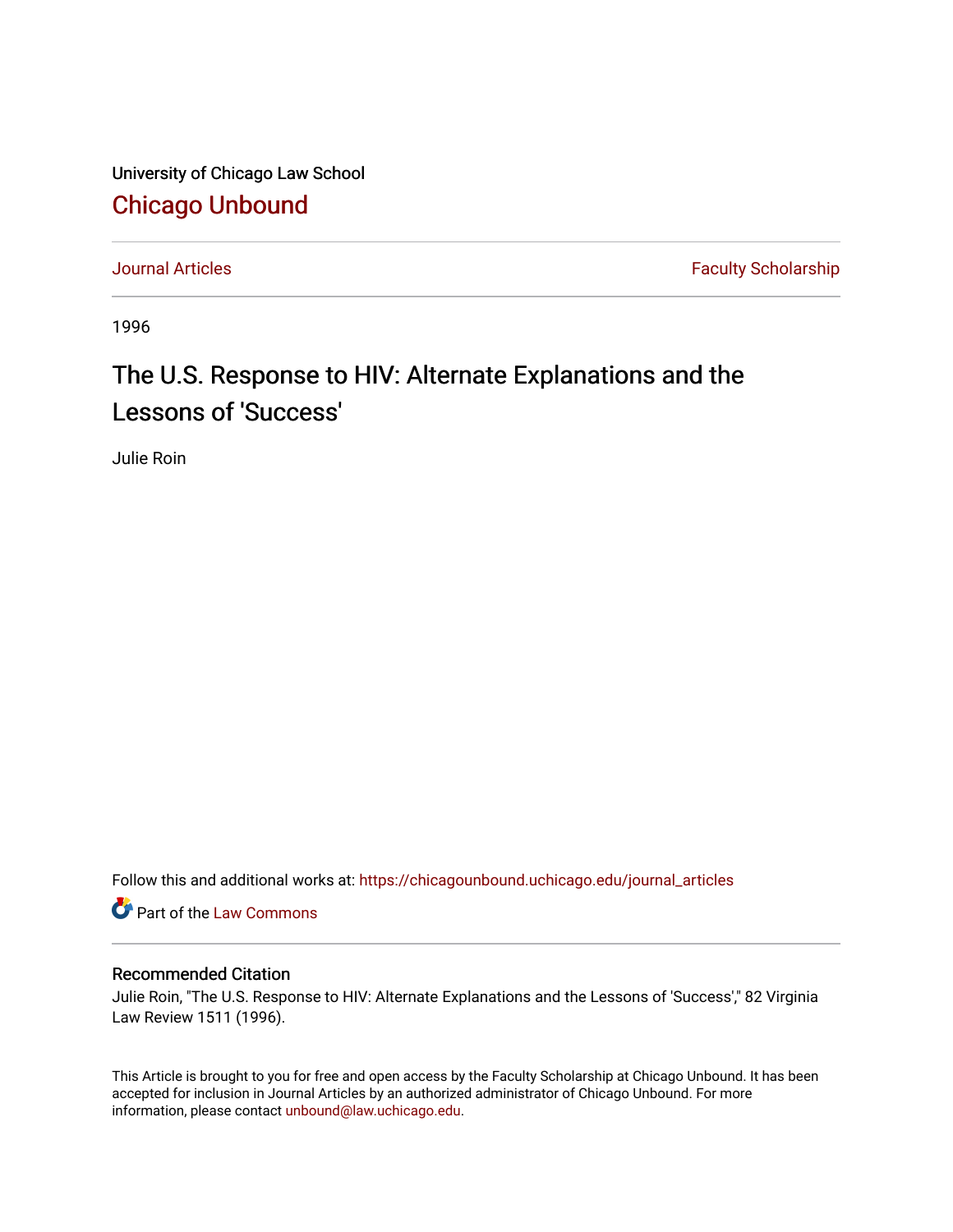# THE U.S. RESPONSE TO HIV: ALTERNATE EXPLANATIONS AND THE LESSONS OF "SUCCESS"

## *Julie Roin"*

We should rejoice at the suggestion that the United States has done something right during the AIDS crisis-even if only when judged by the fairly abysmal standards set by other countries. But I am less confident than Professors Trebilcock, Howse and Daniels that this relatively successful performance is attributable to the institutional framework within which the U.S. blood supply function is carried out. Furthermore, to the extent that success is attributable to American institutions, I am afraid that most countries will find the costs of replicating such a structure unacceptable. Indeed, as I hope to explain at the end of this Commentary, the cost may be too high even for the United States to bear.

## I. CONFOUNDING VARIABLES

For several reasons I believe that it is difficult to learn much about the importance of the institutional framework, or to learn it with confidence, from the information about the various blood delivery services that is provided in the paper. A focus on the institutional framework overlooks at least three other factors which may also have influenced the response of each country to the HIV-infected blood crisis. The first, and perhaps most important, confounding variable is salience. In addition, any analysis of the countries' responses should take into account the difficulty of deciding when to invest in rapidly developing technology. A third overlooked variable is the possibility that cultural attitudes towards risk may explain what are, after all, relatively short differentials in the response times of the countries studied. The existence of each of these alternative or supplementary reasons for the varying responses to the HIV crisis complicates any effort to isolate and evaluate the relevance of institutional structure. Each is explored in greater detail below.

**<sup>&#</sup>x27;** Henry L. & Grace Doherty Charitable Foundation Professor of Law, University of Virginia Law School. Thanks are due to Saul Levmore and participants in the 1996 Olin Conference at the University of Virginia Law School; mistakes remain my responsibility.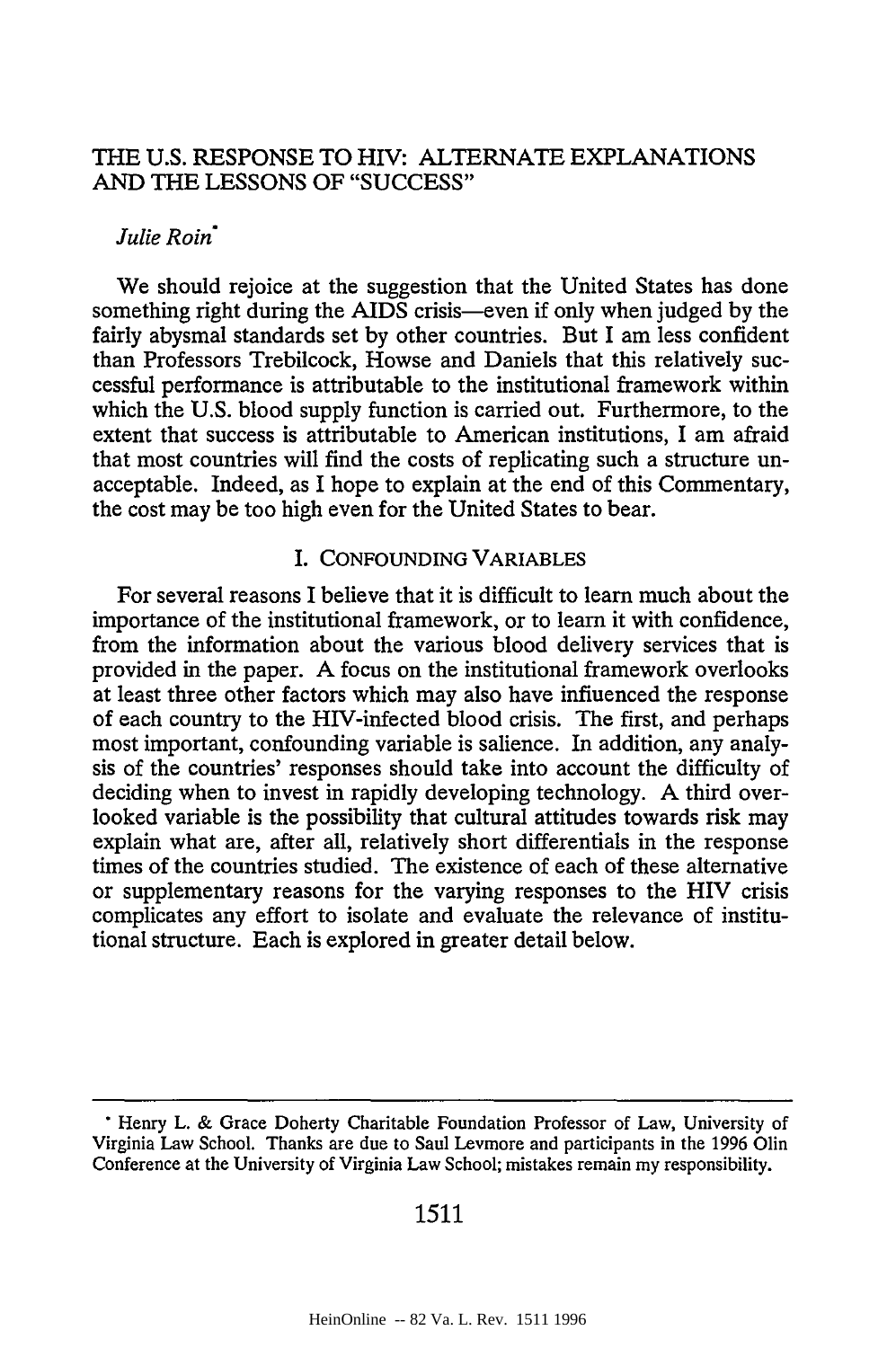## *A. Salience*

Professors Trebilcock, Howse and Daniels note, but for the most part disregard, the confounding variable of salience—the pervasiveness of the underlying HIV infection, and thus the magnitude of the risks faced, in particular countries.' This cursory treatment overlooks a factor that on its own provides a compelling explanation for the seven countries' varying responses to the HIV epidemic. In fact, the degree of responsiveness of a country's institutions, as measured in Table 4, correlates at least as well with a country's rate of AIDS cases, shown in Table  $2<sup>2</sup>$  as it does with any ranking or rating of institutional structures. Professor Glied's comments indicate that a similar correlation existed even within the United States, where hospitals in regions of the country with high AIDSinfection rates allowed directed donations of blood and undertook other precautionary measures before hospitals in regions with lower infection rates? There is, therefore, a serious possibility that the salience factor swamps any institutional factors, and it is easy to imagine that countries with the most cases in the news, or the most celebrities stricken with the disease, would evince the most dramatic responses to the HIV epidemic.<sup>4</sup> If one could separate out the effects of salience (which may be impossible), it seems likely that there would be precious little variation left to be explained by institutional factors. And certainly the causal connection between the salience of HIV and the responsiveness of preventive measures is at least as plausible as that between any of the other factors mentioned in the paper.'

It is true that the rate of infection in the surrounding community logically should not have affected the implementation of safety features in all cases, as the magnitude of the risks posed by imported blood products in particular depends on the AIDS-infection rate in the country of those products' origin rather than in the country of use. Therefore, if salience were a good predictor of the response to HIV, one might have expected

<sup>&</sup>lt;sup>1</sup> Michael Trebilcock, Robert Howse & Ron Daniels, Do Institutions Matter? A Comparative Pathology of the HIV-Infected Blood Tragedy, 82 Va. L. Rev. 1407, 1415-20 (1996).

**<sup>2</sup>** Id. at 1418-19.

**<sup>3</sup>**Sherry Glied, Markets Matter: U.S. Responses to the HIV-Infected Blood Tragedy, 82 Va. L. Rev. 1493, 1501-02 (1996).

**<sup>4</sup>** The paper itself provides an example of the importance of such factors when it discusses the impact in Australia of the AIDS-related death of three infants. Not until those infants died did the government acknowledge that the blood system was tainted. See Trebilcock, Howse & Daniels, supra note 1, at 1478.

**<sup>5</sup>** Aside from directing attention to the problem, increased salience would also tend to increase the benefits to be derived from undertaking particular precautionary measures, driving down their relative costs. See infra Section I.B.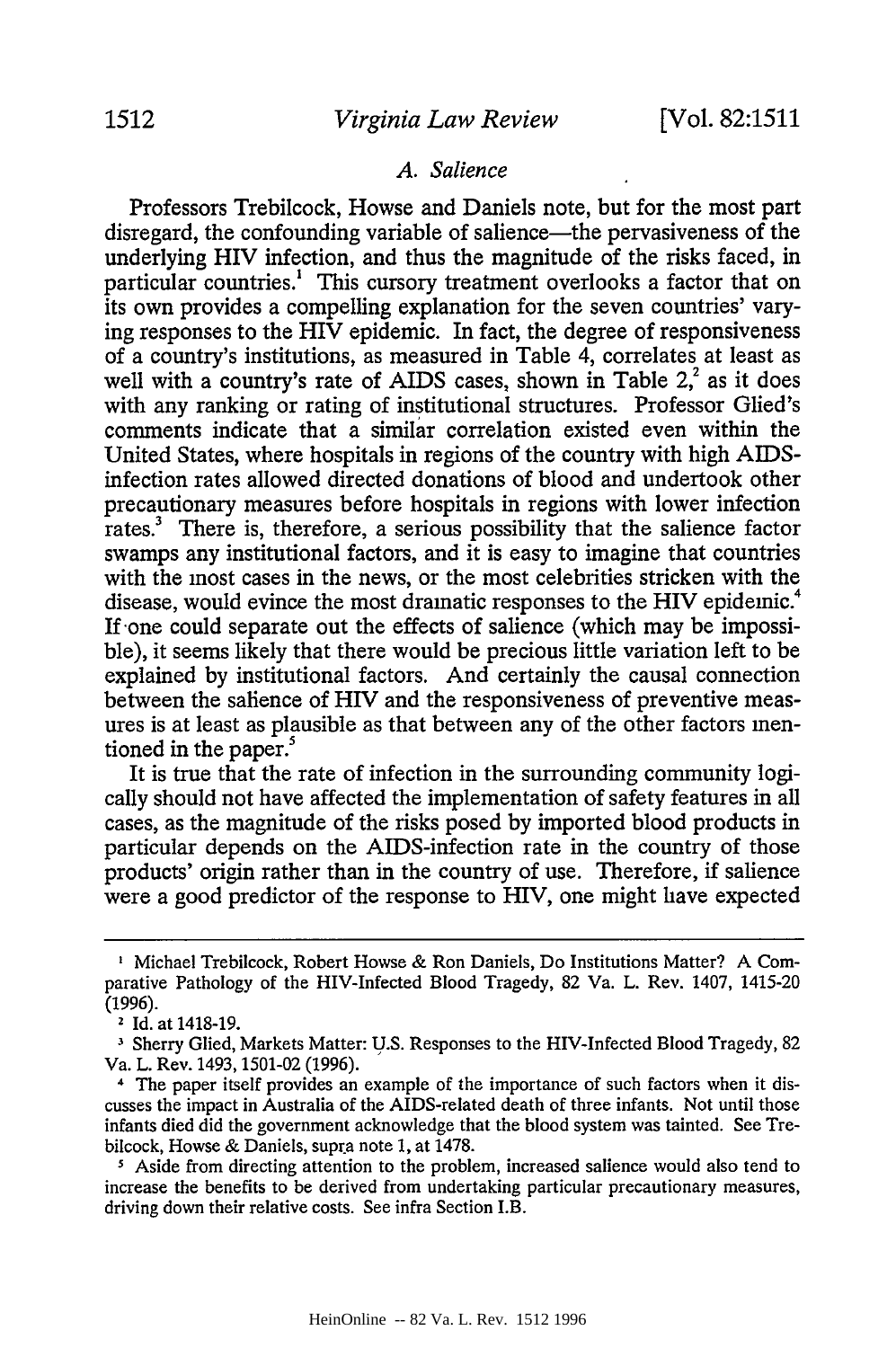countries importing blood products from countries with high rates of infection to take precautions (at least with respect to the imported blood) at approximately the same time as did the exporting country. In fact, there was no such correspondence.

Although this seems to undermine the explanatory power of salience, there are two ways to account for such discrepancies. One is that the importing country might depend on the exporting country to take the necessary precautions with respect to the blood product that is collected in a high-infection area. The other is that distance, both physical and psychological, from widespread infection necessarily blunts the effect of salience on the level of precaution. Even if the actual risk of infection is the same, both the users and suppliers of blood products are more likely to appreciate (or over-appreciate) this risk if they are in a position to see and possibly treat actual victims stricken by the infectious agent. Intellectual appreciation of a risk lacks the emotional impact provided by physical contact with affected individuals-and, of course, such contact is much more likely to occur in a high-infection area than a low-infection area.

Though the differences in outcome among most countries can be explained as plausibly, or more plausibly, in terms of salience rather than in terms of institutional structure, there is one exception to what is otherwise a general-impressively general-correlation. Switzerland's performance, as measured by the factors outlined in Table 4, is dismal even though it has the second highest rate of AIDS cases per million among the countries considered.<sup>6</sup> There is therefore more room to argue that institutional factors influenced this outcome than in the other jurisdictions studied. And indeed, some features of Switzerland's blood collection and delivery system are unique and could explain its lag in mandating precautionary measures. For example, the overlap in the powers of the federal and cantonal governments over public health issues created confusion as to the locus of regulatory authority over blood products and undoubtedly impeded effective responses to the crisis.

However, this limited (and hardly surprising) message about institutional structure fails to carry the burden placed on it by the authors of the paper. It does not necessarily refute the "dogma in much contemporary policy literature—the notion that governmental, and particularly regulatory performance can generally be improved through devolution of

**<sup>6</sup>**Though there was some suggestion at the conference that the salience factor may have remained low despite the high infection rate because the overwhelming majority of affected individuals were drug addicts, a group viewed as socially marginal at best, I am leery of placing much weight on this argument. The primary victims of AIDS in the United States also have been members of marginalized groups—homosexuals, intravenous drug users, certain categories of immigrants, and more recently, the black urban poor.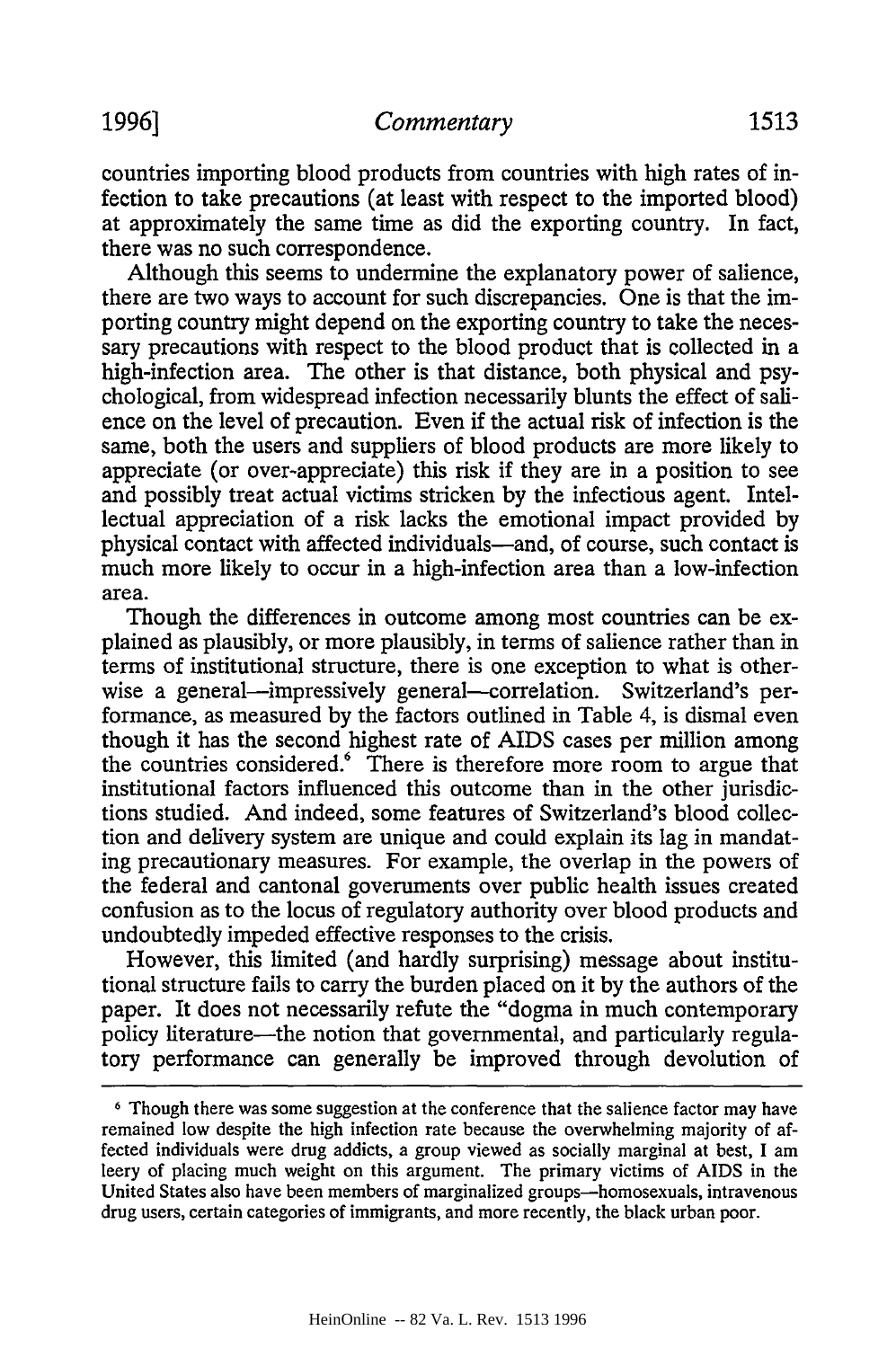power and responsibility to lower levels of government" as clearly as the authors would like it to.<sup>7</sup> Rather, one wonders if the response in Switzerland would have been different if the locus of regulatory authority had clearly been allocated to the cantonal authorities. The Swiss experience may in fact show only that *incomplete* devolution of power is unwise, as it may have been the confusion rather than the degree of centralization (or devolution) that caused the relatively ineffective prevention of bloodborne HIV transmission in Switzerland that is noted in the paper.

#### *B. Relationship Between the Cost and Timing of Precaution*

Underlying Professors Trebilcock, Howse and Daniels' conclusions is the assumption that the faster the reaction to a medical crisis, the better, and the paper is explicit about its ex post rather than ex ante perspective. In retrospect, it was clearly true with respect to the particular precautionary measures studied in this paper that faster implementation would have been better. However, speed is not always advantageous. In some cases, lagged imitation may be preferable to speedy action. Accordingly, another explanation for some of the inter-country distinctions may have been the result of honest differences of opinion as to whether waiting for further improvements in medical knowledge or technology made either medical or financial sense.

Many of the measures undertaken to prevent the spread of HIV through the blood supply involved incurring high fixed or up-front costs.<sup>8</sup> Instituting a screening process in the blood donation sector entails political and economic costs that do not depend much on the percentage of potential donors with various risk factors; the cost is in the asking and testing, and these costs vary more with the number of donors than with their relative risks. Indeed, some costs will drop with greater risks because the screening process may end once the donor informs the interviewer of a single risk factor. Likewise the decision to instruct local collectors to screen has decisional and political costs-but these too are largely fixed. Heat-treatment (and perhaps antibody screening) also costs the same for infected as for uninfected units of blood. Though it may well be, as the paper contends, that relatively early on in the crisis, the benefits in fact outweighed the costs of these precautionary measures, even in countries with very low infection rates, that fact may not have been obvious to the decision makers in those countries. But as underlying infection rates increase, the precautionary costs would remain the same while the benefits obtained from them would increase, making it

**<sup>7</sup>** Trebilcock, Howse & Daniels, supra note 1, at 1482.

**<sup>1</sup>** If "fixed" is too inexact a term, then we might at least agree that these costs do not vary much with changes in the underlying rate of infection.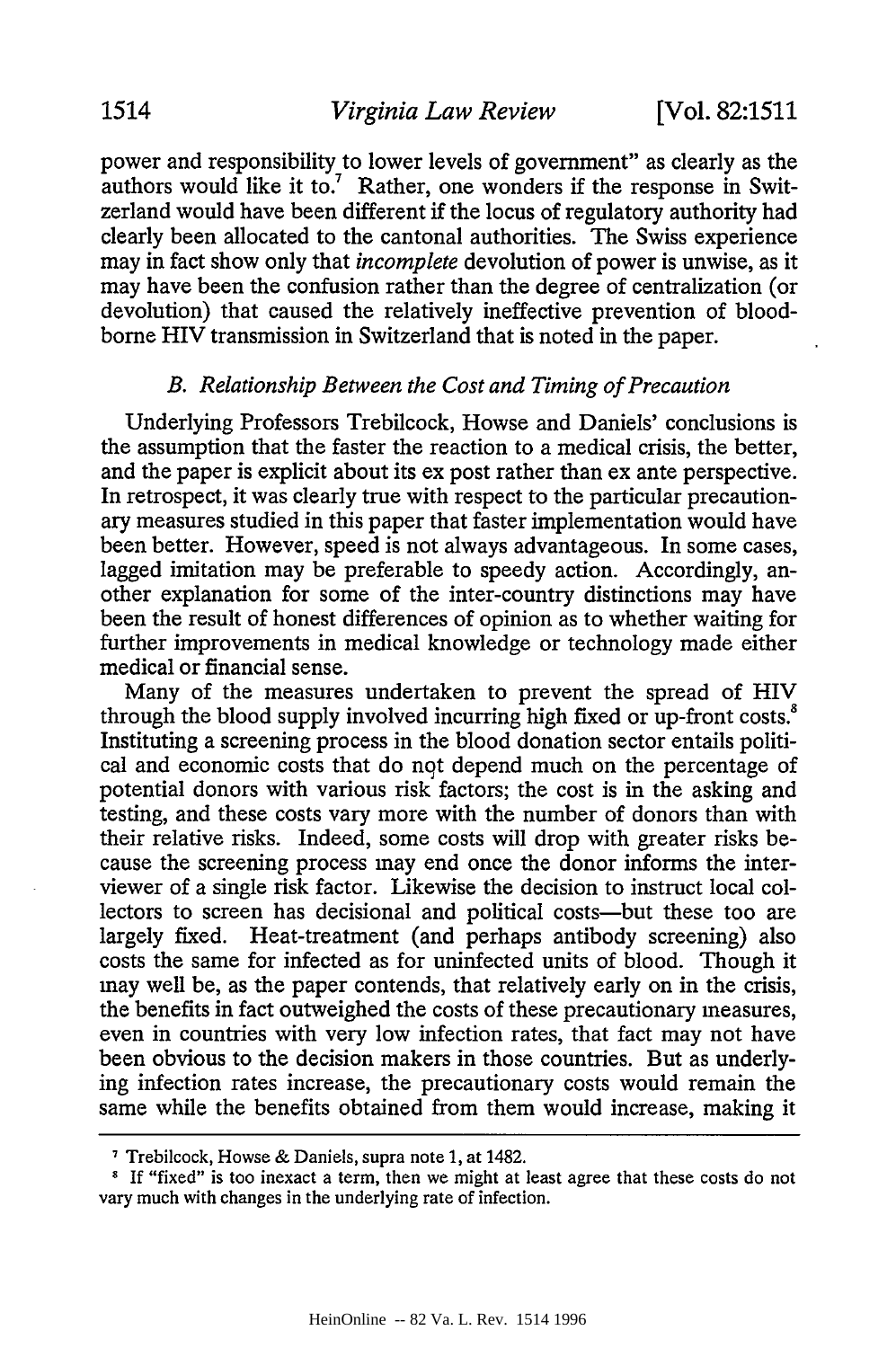harder for decision-makers to overlook or misinterpret this cost-benefit analysis.

There are also circumstances where expenditures even on precautions which seem to survive a cost-benefit analysis may be unwise. The choice is not always between making a particular investment and doing nothing; sometimes there is a third choice of delay in order to make an investment in a predictably improved version of the earlier investment. The second or third mover may have the advantage of being able to learn from the experiences of the first mover—and may occasionally learn to do nothing. Not only may delay result in a wiser investment of resources down the road, it may sometimes be necessary to delay in order to preserve the option of moving to a better precaution any time in the near future. If a precaution requires making a large expenditure, undertaking the precaution at an early stage may foreclose opportunities to participate in later technological improvements because of financial constraints or because the incremental gain from a later switch will fail a cost-benefit test. The losses attributable to delay, or to foregoing the installation of first generation technology, must therefore be weighed against the gains generated through the use of second generation (rather than first generation) technology later in time. This was, apparently, the calculation made by the Federal Aviation Administration ("FAA") when it decided against requiring airlines to install the first generation of wind shear detection devices<sup> $\theta$ </sup> (and also some anti-explosive screening devices<sup>10</sup>).

Of course, not every expected technological improvement arrives on schedule or is as improved as was initially projected; in retrospect, the decision to be a follower rather than a leader may turn out to be wrong. However, ex ante, a decision to wait before implementing admittedly valuable safety measures may not be irresponsible if the initial costbenefit justification is slight and the potential for improvements in the

**<sup>9</sup>** See Richard Witkin, F.A.A. Moves To Cut Wind Shift Peril, N.Y. Times, Dec. 20, 1990, at A28. The FAA granted four airlines two-year exemptions from its requirement that wind-shear detectors be placed on all commercial planes in order to provide incentives for further development of and experimentation with more advanced equipment. It feared that without the exemption, "the manufacturers and petitioners will stop this development [of more advanced equipment], and the benefits associated with development of predictive wind shear systems will be lost."

<sup>&</sup>lt;sup>10</sup> See Ron Feemster, Secure Air Travel Still Eludes U.S.; Lots of Devices Are Being Tested but Their Widespread Use Lags, Newsday, Oct. 11, 1992, at 109. Three years after the bombing of Pan Am Flight 103, which killed almost 300 people, anti-explosive screening devices were still not required by FAA guidelines or deployed by airlines or airports. According to a spokesman for Air Transport Association of America, explanation for the delay was that "[t]he FAA is not reluctant to tell the airlines to spend money .... But they are reluctant to mandate the expenditure of hundreds of millions this year on a machine that is not 100%, when next year there might be one that is." Id.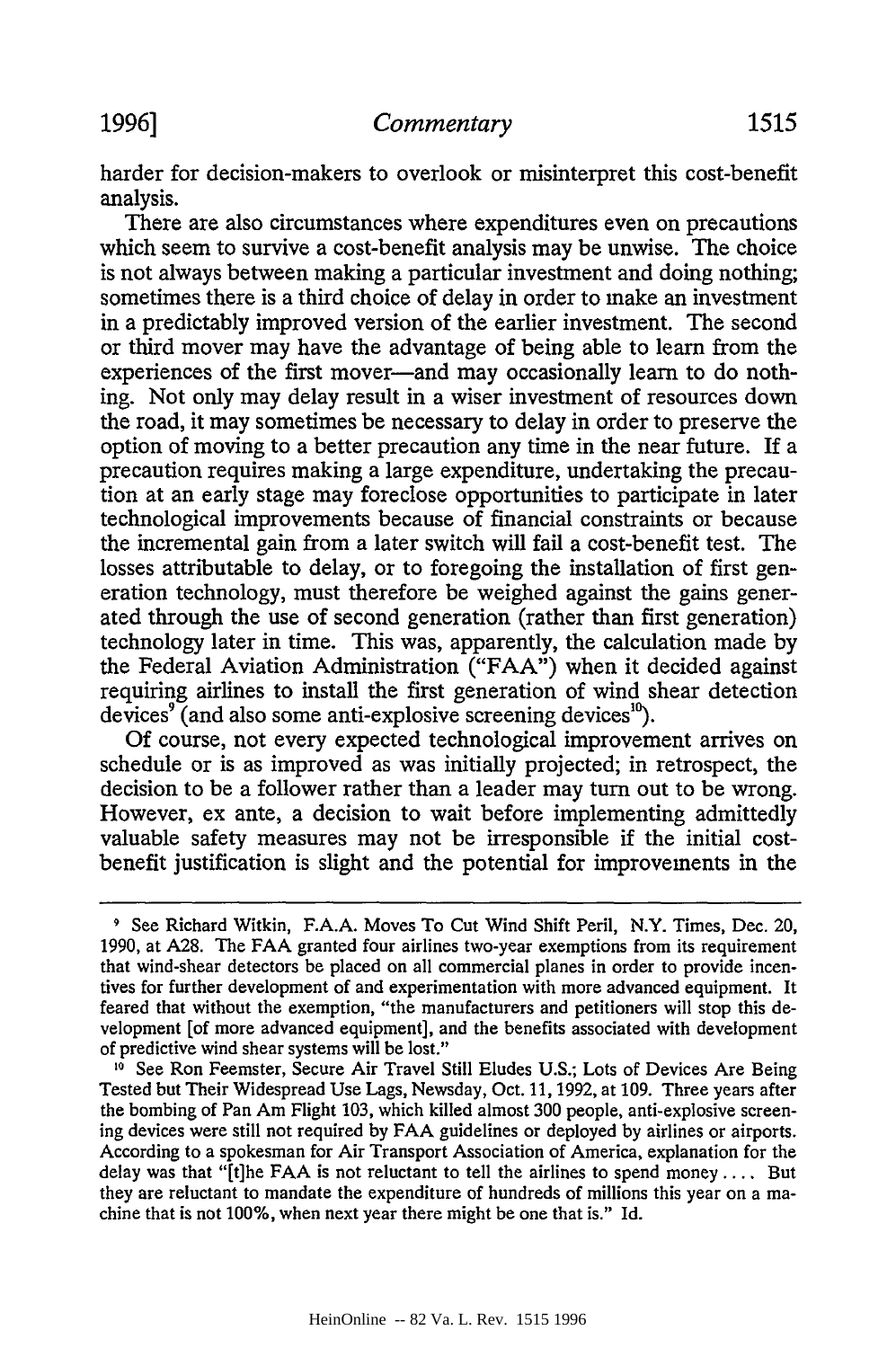technology significant. Without knowing more about the sorts of capital investment required to establish heat treatment facilities, for example, it is hard to know whether an expectation of future improvements may have been a factor in the slowness of some countries' blood authorities to take action. And again, the more obvious the cost-benefit justification of the first generation safety device, the less likely it is that delay would seem to be the preferred option.

Professors Trebilcock, Howse and Daniels' paper seeks to deflect this criticism by arguing for an ex post perspective, but even on their terms we have no way of evaluating ex post the optimal timing of innovations. Moreover, the ex post perspective is highly sensitive to the sample that is chosen. The authors of this paper had the advantage of choosing an early innovation that proved worthwhile. But they might have felt quite differently, for example, if the French ELISA test had proved to be superior to the American version. Correcting for the bias inherent in an ex post perspective requires either choosing examples the usefulness of which is unknown to the author of the study or choosing many innovations in many fields and assessing more generally the relationship between institutions and ex post successes.

# *C. Cultural Factors*

This reference to the problem of looking at one rather than many public health crises, and in ex post fashion, brings me to another topic: the possibility that cultural predilections (such as attitudes toward certain types of risk or toward libertarian values) are more important than institutional factors in determining the rate at which precautions were introduced. It is indeed interesting to compare the rate at which various countries responded to the HIV crisis, but it is somewhat hard to know what to make of this data without comparing it to other potential data points with respect to other public safety issues.

There are a number of situations in which governments may interfere with market behavior in the interests of public health, and there is often great variation among countries in the rate and manner with which such interference has taken place. There are, for example, a host of auto safety measures, some of which involve impositions on individual behavior, the introduction of which can be evaluated in ex ante or ex post terms in comparison with other countries' performances and in light of differing institutional arrangements for generating safety innovations. Thus, in different years and jurisdictions we find requirements that motorists wear seat belts, $<sup>11</sup>$  shoulder belts, and motorcycle helmets, $<sup>12</sup>$  along</sup></sup>

**<sup>11</sup>** It is actually rather difficult to know how to compare seat belt requirements across ju-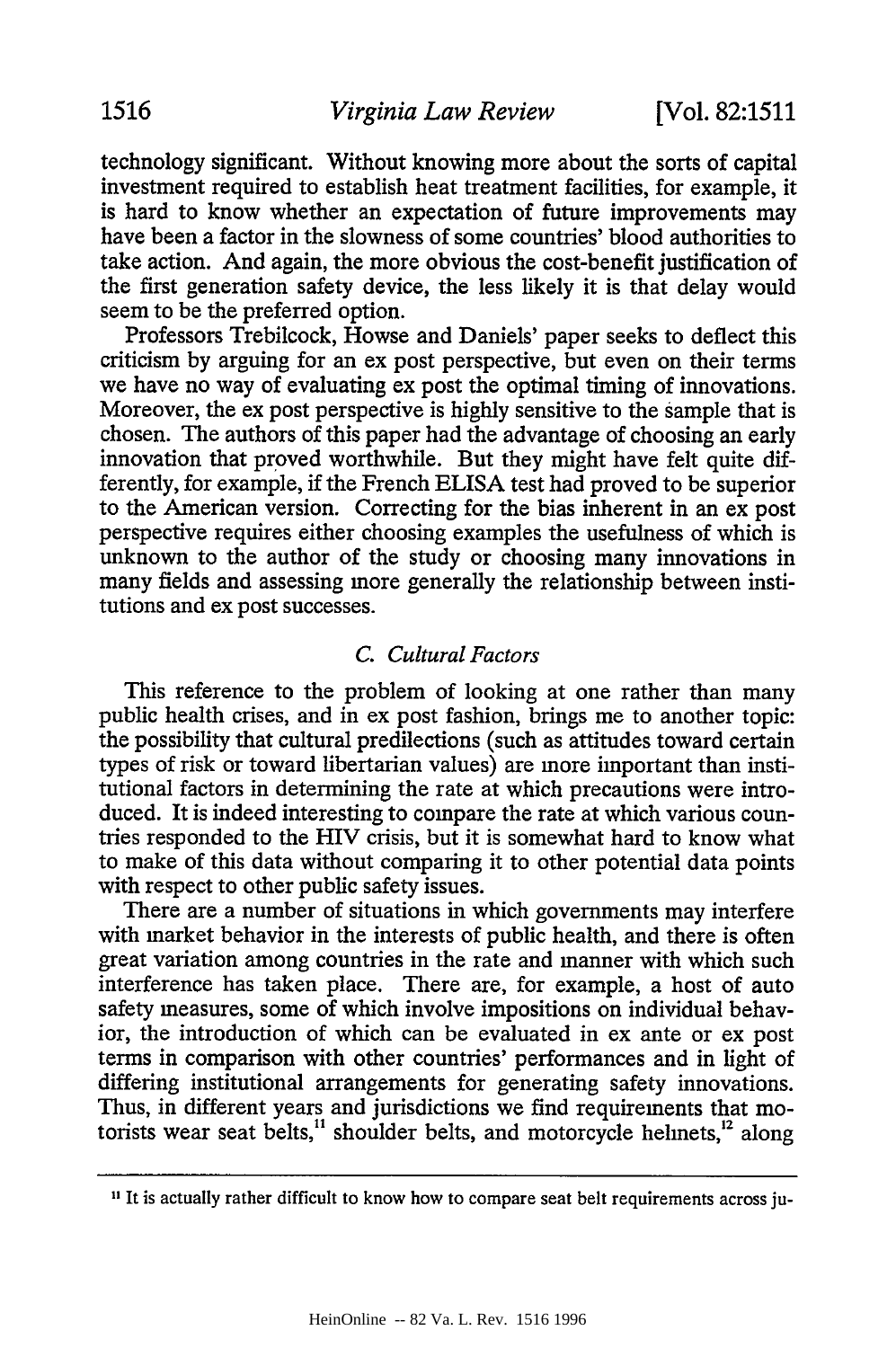with speed limits and minimum driving and drinking ages. At the industry level we find requirements as to safety belts again, standards regarding side-impact collisions, and passive-restraint technologies, including, most notably, airbags in new cars.<sup>13</sup> Outside of the automotive context there are anti-smoking regulations,<sup>14</sup> rules regarding the installation of

risdictions, since these requirements can vary along a number of dimensions. The Department of Transportation first issued regulations requiring U.S. car manufacturers to equip their vehicles with seat belts in 1967. See Motor Vehicle Mfrs. Ass'n v. State Farm Mutual Automobile Ins. Co., 463 U.S. 29, 33-34 (1983) (noting Department of Transportation Standard 208, 32 Fed. Reg. 2415, issued pursuant to authority granted to the Department by the National Traffic and Motor Vehicle Safety Act of 1966.). However, few drivers or passengers took advantage of seat belts until relatively recently, when, "with strong Federal prodding, all but five states... enacted laws requiring the use of seat belts in automobiles." Tamar Lewin, Seat-Belt Laws Grow, but by Fits and Starts, N.Y. Times, Aug. 15, 1993, § 1, at 20. By contrast, seat belts were (and remain) much more widelyused in Europe. "Studies find that 95 percent of drivers in Great Britain and Germany wear seat belts, and about 90 percent of drivers in Finland do. In Australia and Canada, about 90 percent also wear their belts, but in the United States, only about 66 percent belt up." Ron Kotulak & Jon Van, Discoveries: Seatbelts Save Lives Only If You Use Them, Chi. Trib, Jan. 15, 1995, at 2. Part of the difference is attributed to the fact that mandatory seat belt laws were enacted much earlier in many European countries. Karl Gerlinger, The Case for Seat Belts--Now, The Record (Northern N.J.), Oct. 1, 1990 at B8. Further, until recently, U.S. manufacturers lagged behind foreign manufacturers in seat-belt design. See Michael deCourcy Hinds, Some Seat Belts Found Inferior (or Lethal), N.Y. Times, Oct. 22, 1988, at 52.

**12** By 1993, "all but three states require[d] at least some motorcycle riders to wear helmets." Lewin, supra note 11, at 20.

<sup>13</sup> Federal regulations promulgated in 1987 provided for the phased-in implementation of a passive restraint requirement for the front outboard seats in passenger cars, beginning with cars produced for the 1987 model year and with full implementation of the requirement for all passenger cars manufactured after September 1, 1989. Federal Motor Vehicles Safety Standards; Occupant Crash Protection, 52 Fed. Reg. 10,096 (1987) (codified at 49 C.F.R. § 571.208). Regulations were again promulgated in 1993, requiring a similar phase-in of mandatory driver and passenger side air bags begining September 1, 1996, with full implementation for all passenger cars manufactured on or after September 1, 1997 (i.e., for the 1988 model year). Federal Motor Vehicle Safety Standards; Occupant Crash Protection, 58 Fed. Reg. 46,551 (1993) (codified at 49 C.F.R. § 571.208).

By contrast, European countries have yet to require such restraints. See Evelyn Iritani, Smoothing the Road for Car Sales Worldwide; Manufacturing: Countries' Varying Standards Are Costly for Auto Makers. U.S., Europe Address Problem in a New Pact, L.A. Times, Apr. 18, 1996, ("The United States is the only country that requires air bags. In Europe, where more than 90% of the passengers wear seat belts, there is no air bag requirement."). However, both European and Japanese car manufacturers are experimenting with improved versions of airbag technology (especially side airbags) because of strong consumer interest in such safety devices. See Jim Mateja, What's Up Next in Air-Bag Technology, Chi. Trib., May 9, 1993, § 17, at 1, 7.

14 See Joshua A. Lerner, Note, Snuffing Out a National Symbol What the United States Can Learn From France's New No-Smoking Law, 4 Ind. Int'l & Comp. L. Rev. 165 (1993) (comparing the approaches of France and the United States to anti-smoking legislation).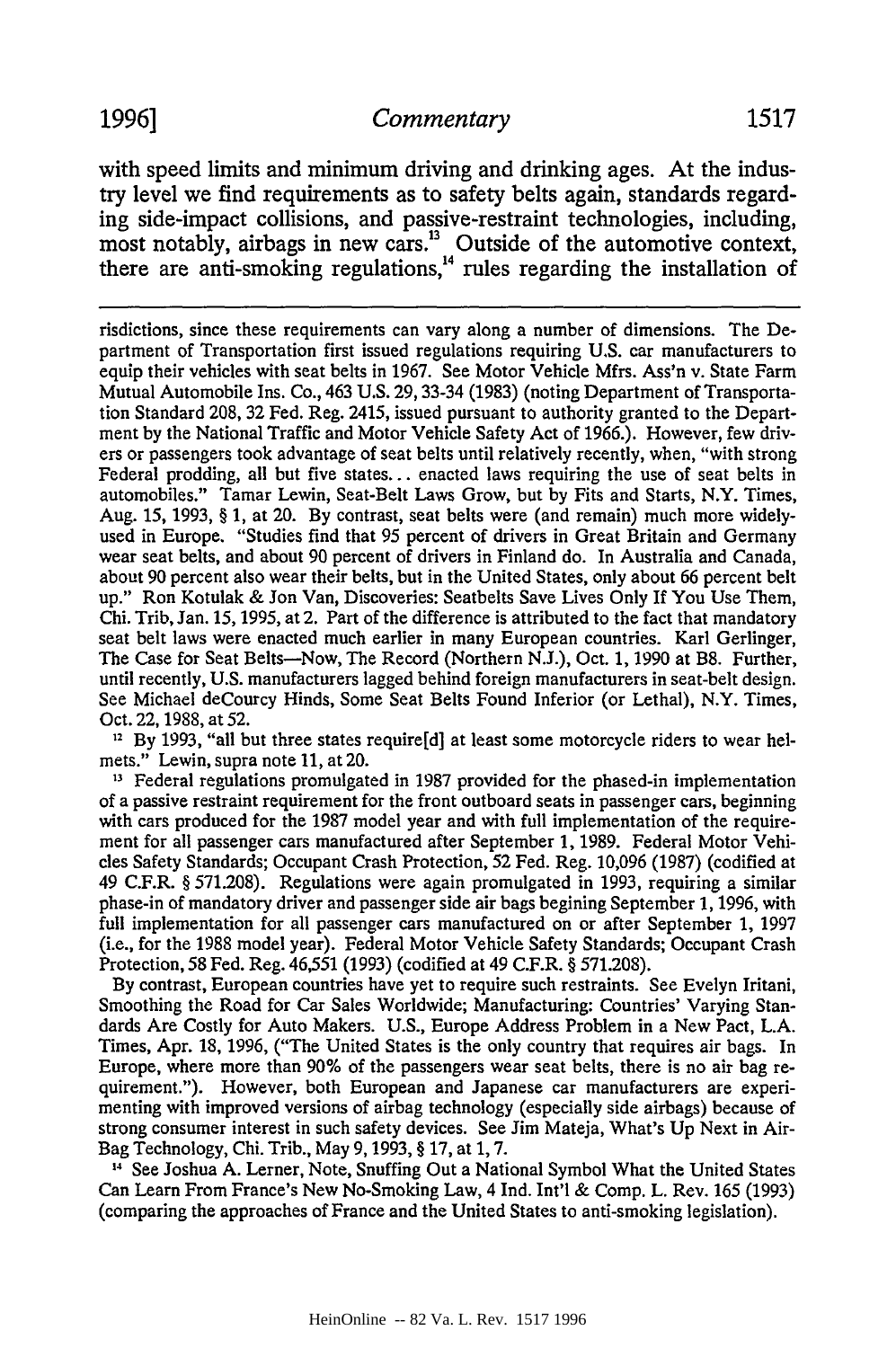wind-shear detection devices on commercial airplanes, gun control laws, drug licensing standards... and I could go on, but I won't. The point is that if it turns out that the United States leads the other countries studied in the implementation of these safety measures as well, the significance of its lead (which actually isn't that great) in the HIV scenario diminishes. People in the United States may just tolerate (or demand) greater and faster government implementation of safety precautions. By contrast, if the United States generally trails the other countries, or if the pattern of relative development accords with the institutional patterns discerned in Professors Trebilcock, Howse and Daniels' paper—their thesis is accordingly advanced.

My intuition is that the authors face an uphill battle, as there is some indication that the United States evinces just such readiness to accept or even expect government safety regulations regardless of the institutional framework through which they are imposed. In the case of airbags, for example, the United States required them early (and ex post, looks terrific<sup>15</sup>), but this was a highly centralized decision. The United States was also quite early to implement anti-smoking regulations, but here most of the decisions were quite decentralized." This single comparison shows

**<sup>16</sup>**Like the seat belt regulations, see supra note 11, anti-smoking regulations vary along a number of dimensions. They range from restrictions on advertising and mandatory health warnings on packages to limitations on smoking in public areas and private workplaces. See Ruth Roemer, Legislative action to combat the world tobacco epidemic xi (2d ed. 1193). In the 1980s, the United States was regarded as having a stronger, more comprehensive anti-smoking policy than the countries of Europe. See Ben Dobbin, Smoking Barriers Rising in Europe, The Bergen Record, Jan. 17, 1988, at note 14 (quoting Dr. Marc Danzon of the World Health Organization). This reputation was achieved despite a near-absence of federal legislation; anti-smoking initiatives were largely the province of state and local governmental entities. See Lerner, supra note 14, at 176-87 (chronology of state laws restricting smoking); Roemer, supra, at 14 ("In the USA, 43 of the 50 states and the District of Columbia have acted to restrict smoking in some manner in public places .... As of 1989, about 400 city and county ordinances in the USA restrict smoking in public places.") (citation omitted). Although increasing numbers of countries have enacted national anti-smoking legislation, see Roemer, supra, at 97 ("The number of countries or territories in which smoking in public places is controlled by legislation rose from 47 in 1986 to 90 in 1991."), the United States continues to rely largely on state and local

<sup>&</sup>lt;sup>15</sup> Actually, how terrific it looks depends on which statistics one reads. Though it is clear that airbags can and do save the lives of many individuals who are involved in auto accidents, recent evidence suggests that the presence of airbags increases the rate at which such accidents occur. The two effects tend to cancel each other out, leading to no net change in auto-related deaths. See Steven Peterson, George Hoffer and Edward Millner, Are Drivers of Air-Bag-Equipped Cars More Aggressive? A Test of the Offsetting Behavior Hypothesis, 38 J.L. & Econ. 251, 262 (1995) ("We find that risk to drivers of cars equipped with air bags in single car crashes *is not* diminished, that the percentage of occupants killed in single car air bag crashes *is* unusually high, and that drivers of air-bagequipped cars initiate an unusually large percentage of such crashes.").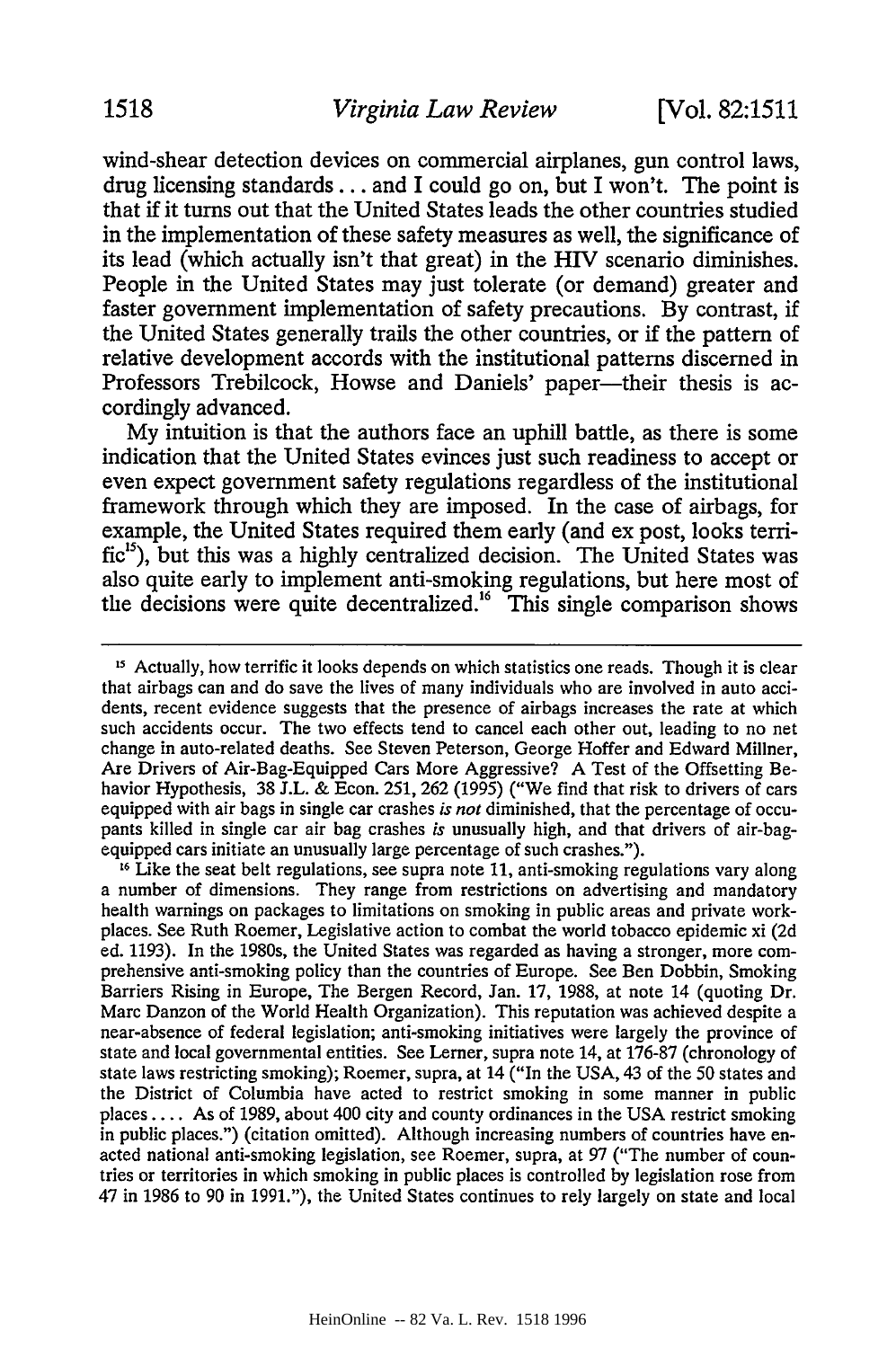that it will, in short, be no small task to link success and courage in regulation with institutional arrangements.

I do not mean to imply that cross-cultural or cross-national studies are inherently useless because the effects of local differences always drown out the effect of more generalized institutional factors. However, in this particular context, the timing differences tended to be relatively minor (though this is of course small consolation to the affected individuals), making the relative contribution of the confounding variables I have explored more important. Moreover, as the authors themselves admit, many of the institutional forms they discuss have both advantages and disadvantages, making it hard to predict whether any given form will be preferable in a particular context-or whether such a preference will be sustained when transferred to even a slightly different context.<sup>17</sup> One of the lessons to be gleaned from the extensive literature on public choice is that all institutional structures have flaws and that there is, therefore, no reason to believe that any such structure will consistently outperform other structures. Some structures may be particularly well-suited to particular contexts while others are particularly ill-suited to such contexts, but over the course of many cases, none of the options will appear to offer systematic advantages.<sup>18</sup>

# II. THE NOT-So-HIDDEN COSTS UNDERLYING THE AMERICAN "SUCCESS" STORY

Let me end with the point I alluded to in the beginning—that to the extent there is a structural or institutional component to the variation in national responses to the AIDS crisis and the threat to the blood supply, and especially to the relative success of the United States' handling of the issue, replicating that component in other countries may impose unacceptable costs. The paper concludes that "[a] second important policy

anti-smoking measures. See Lerner, supra note 14, at 194 ("The federal government appears willing to allow state and local governments to lead the battle against smoking in public places and in the workplace.").<br><sup>17</sup> The institutional lessons will be of little use if they cannot be generalized across

health-related issues, for example, since it is unlikely that separate institutions will be established for overseeing blood banking practices, pharmaceutical regulation, medical device regulation, etc. Indeed, if such differentiation were to take place, it would no doubt be criticized as leading to confused and overlapping areas of authority.<br><sup>18</sup> See, e.g., Saul Levmore, Parliamentary Law, Majority Decisionmaking & the Voting

Paradox, 75 Va. L. Rev. 971, 1044 (1989) ("The central message of basic collective choice theory is, after all, that there will be some problem with every decisionmaking process."); id. at 1035-39 (explaining flaws and advantages of various forms of plurality voting). See also Daniel A. Farber, Democracy and Disgust: Reflections on Public Choice, 65 Chi.- Kent L. Rev. **161** (1989) (discussing some implications of arbitrariness in decisionmaking structures).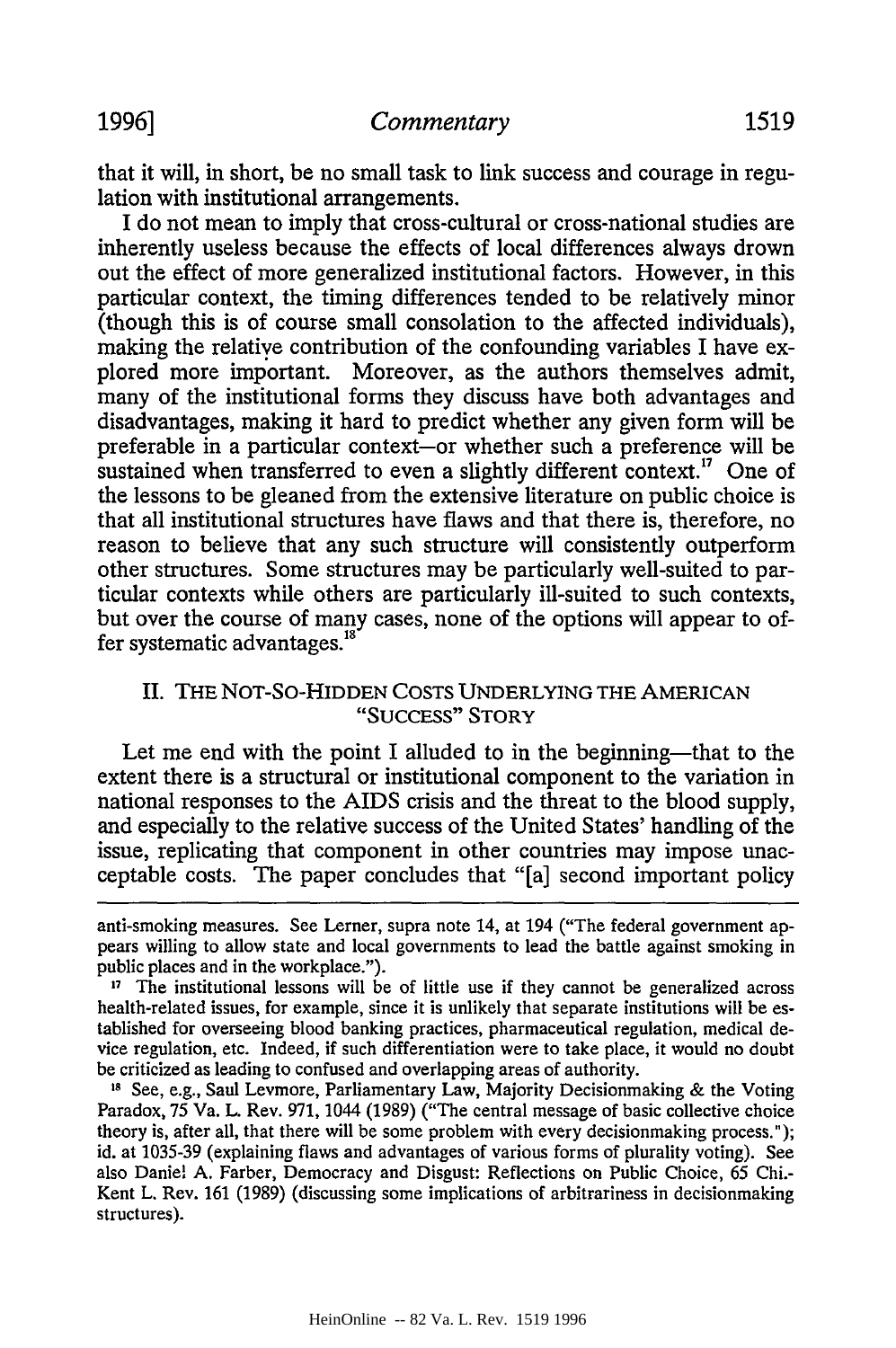implication suggested by the comparative experience reviewed in this paper is that governments or their agencies perform better as overseers of the quality of the blood system if their functions are limited and clear, and relatively autonomous from general political decision-making."<sup>19</sup>

It would be hard to disagree with that. But the question facing institutional designers and analysts is not whether one would want a perfect technocrat, nor whether the functions of an administrative agency should be "limited and clear and relatively autonomous from general political decision-making," but how one gets to that desirable state. It turns out to be remarkably hard in most contexts; ironically, the reason this beneficial state may exist in the regulatory structure surrounding the blood industry in the United States may be due to a feature of the general health care system that many observers find abhorrent, the absence of universal, government-financed health care.

As the paper notes, a government's involvement in the funding and delivery of health care tends to complicate regulatory incentives. Immediate budget constraints can impede the exercise of good judgment about long-term interests; $^{20}$  the sheer size of the expenditures involved leads to attempts to get "more bang for the buck" by intertwining health and national economic policy. The authors suggest that restructuring government subsidies "to the demand side, e.g. through augmentation of hospital budgets" would eliminate some of these perverse effects.<sup>21</sup> However, the experience in the United States with such "demand side" subsidies has shown that they have their own pernicious side-effects. In particular, as Professor Elhauge's paper (among others) lays out, such subsidies have a tendency to encourage medical innovations that are not costeffective. When people are spending money that is not their own, they

**<sup>11</sup>** Trebilcock, Howse & Daniels, supra note 1, at 1486.

<sup>&</sup>lt;sup>20</sup> Moreover, the regulatory question becomes more difficult (both substantively and politically) if the health authorities are working under a budget cap, so that additional expenditures on one component of health care require offsetting budget cuts in another component. Then the issue that must be faced is whether the medical (and financial) advantages created by the additional expenditure will outweigh the medical (and financial) disadvantages caused by offsetting budget cuts. If, for example, the additional costs of heat-treated blood must be paid for by reducing the funds allocated for kidney dialysis, one has to compare the benefits to hemophiliacs and other blood-users against the losses that will be suffered by those with kidney disease. Although in an ideal world, a government would increase its caps to allow the provision of every cost-justified medical innovation, in the real world it is unrealistic to expect a government that has chosen to police against excessive medical spending by imposing spending caps to do so. After all, one of the justifications for adopting such caps in the first place may be suspicion of the government's ability to judge which medical innovations and services are in fact cost-justified.

**<sup>21</sup>**Trebilcock, Howse & Daniels, supra note 1, at 1486.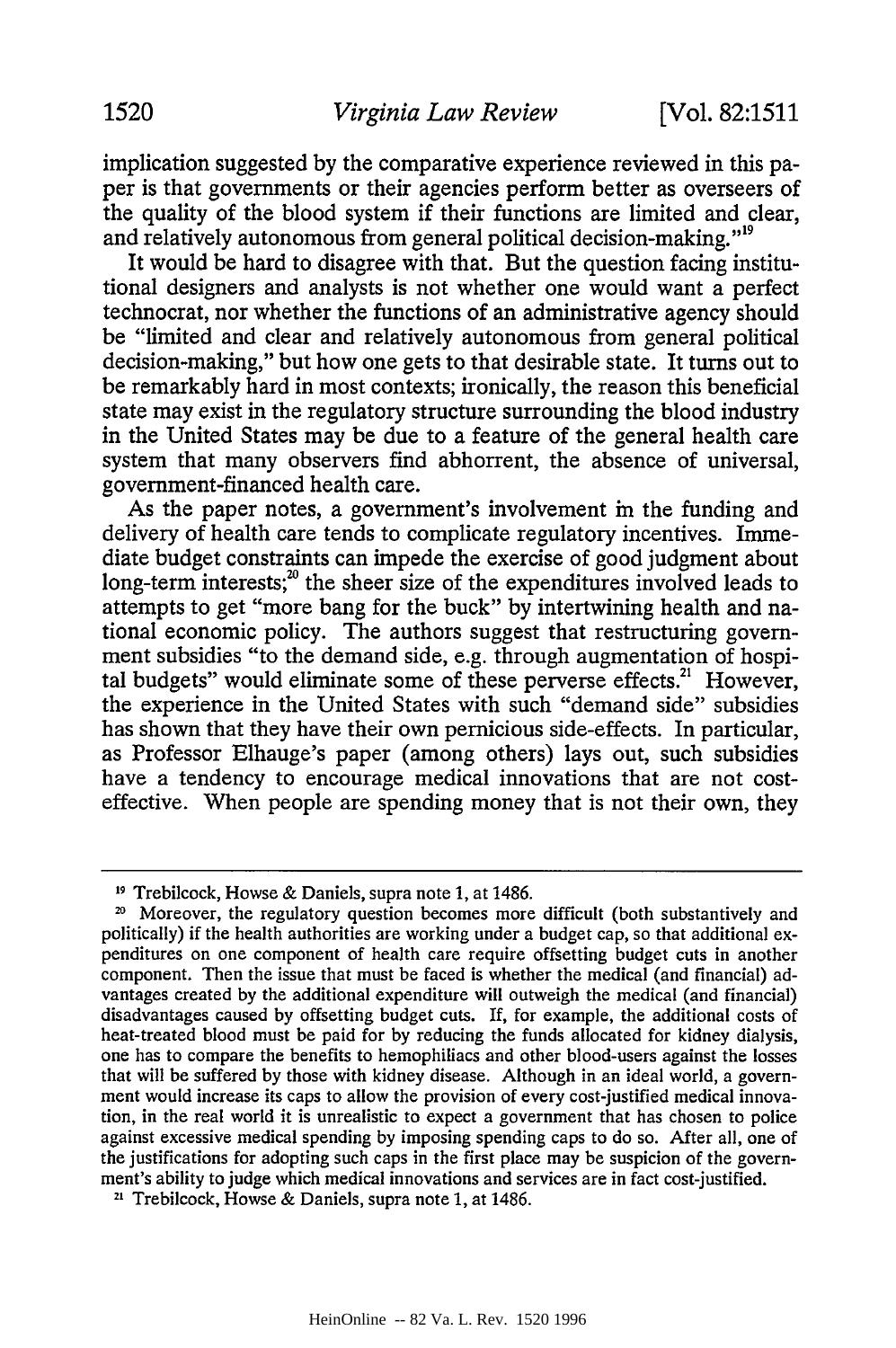tend to demand high-cost medical services of marginal medical benefit.<sup>22</sup> The predictable result is uncontrolled, and uncontrollable, medical spending. It is for this reason that no government has been willing to implement a nationally-financed universal health insurance scheme on a fee-for-service basis, without also providing for some control over total expenditures or direct limits on service usage. Indeed, one of the barriers to the adoption of universal health care in the United States is fear of the budgetary effects of uncontrollable medical spending-an all-too-likely scenario given the U.S. government's inability to come up with a politically acceptable method for "rationing" care, as demonstrated through its implementation of the Medicare and Medicaid programs.<sup>23</sup>

The absence of a national, universal health care system of course has its own costs, not least being the fact that millions of Americans (nearly 40 million at last count24 ) have no health insurance at all, while millions

<sup>23</sup> See Victor R. Fuchs, The Future of Health Policy 209-12 (1993) (discussing methods of cost control in a system of universal care); Theodore R. Marmor, Judith Feder & John Holahan, *Introduction,* National Health Insurance: Conflicting Goals and Policy Choices 11 (Judith Feder, John Holahan, and Theodore R. Marmor eds., 1980) (noting that "the cost issue dominates the debate on the desirability of greater government intervention in the health sector"); Kennard N. Friedman, Solidarity and Self-Governance: What Americans Still Could Learn From Germany's National Health Insurance Program, 13 Wisc. Int'l L.J. 245, 245 (1994) (asserting that fears of increased cost and decreased quality, based on two decades of experience with attempts at reform, scuttled Clinton health care reform). But see Theodore R. Marmor & Jonathan Oberlander, A Citizen's Guide to the Healthcare Reform Debate, 11 Yale J. on Reg. 495, 504 (1994) (arguing that Medicare's expenditures grew quickly only "before government officials made cost control in Medicare a priority" and that Medicare expenditures "have increased less rapidly over the past decade than average medical costs.").

**24** See Jay A. Soled, Taxation of Employer-Provided Health Coverage: Inclusion, Tim-

 $22$  See, e.g., Einer Elhauge, The Limited Potential of Technology Assessment, 82 Va. L. Rev. 1525, 1562-63 (1996); Alain C. Enthoven and Sara J. Singer, Market-Based Reform: What to Regulate and by Whom, 14 Health Aff. 105, 113 (1995) (asserting that taxexclusion of employer-paid benefits "has encouraged employees to spend more on health care than they would if they were fully responsible for marginal costs"); David M. Cutler, Cutting Costs and Improving Health: Making Reform Work, 14 Health Aff. 161, 163 (1995) (ascribing high health care costs to the disconnect between cost and benefit that arises when patients pay little of their health care costs); Daniel Yankelovich, The Debate That Wasn't: The Public and the Clinton Plan, 14 Health Aff. 7, 17-19 (1995) (linking the failure to achieve health care reform to the unwillingness or inability of health care consumers—citizens—correctly to evaluate costs and benefits of technologies for which they are not paying); Jack A. Meyer & Rudolph G. Penner, Impact of National Health Insurance Proposals on the Budget *in* National Health Insurance: What Now, What Later, What Never?, 11, 13 (Mark V. Pauly ed., 1980) (citing empirical evidence of the phenomenon). But see Jerry L. Mashaw & Theodore R. Marmor, Conceptualizing, Estimating, and Reforming Fraud, Waste, and Abuse in Healthcare Spending, 11 Yale J. on Reg. 455, 477 (1994) (questioning "equation of high technology with high growth in costs and waste at a fundamental level.").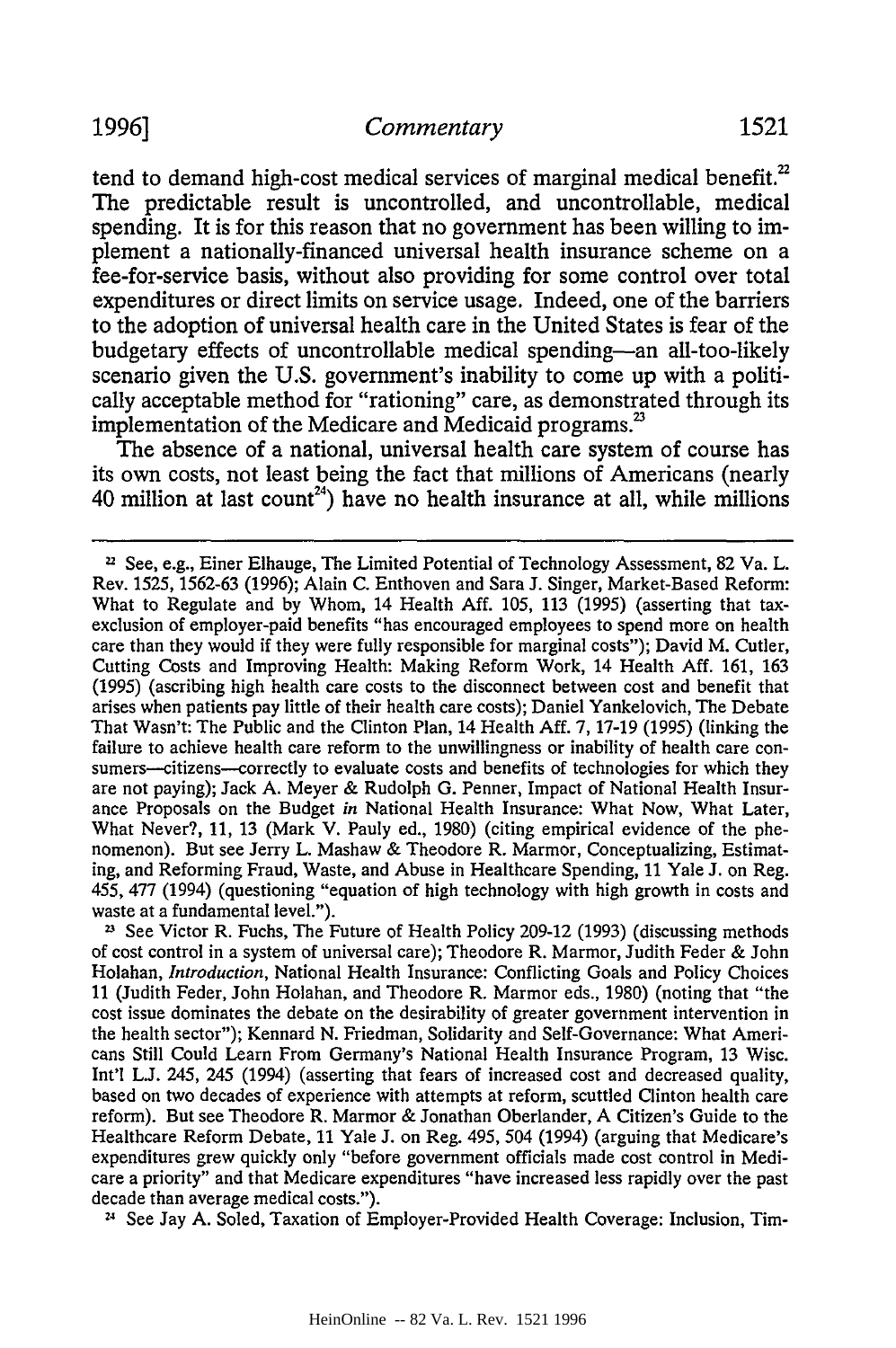more are underinsured. However, those who have private insurance (and particularly those who have insurance that pays claims under a feefor-service arrangement), can exert a considerable amount of control over health care decisions.<sup>25</sup> And as Professor Glied's comments show, they used this control to speed the implementation of various precautionary measures.<sup>26</sup> Indeed, in many regions of the United States changes in blood banking practices preceded the imposition of government regulations as a result of competitive pressures.<sup>27</sup> And once these changes were implemented for the benefit of some consumers, economies of scale and administration led to their universal provision. In retrospect, of course, the responsiveness of the system to consumer pressure in this situation turned out to be a good thing; however, the same imperative drives the gross over-provision of cardiac by-pass operations, $^{28}$  MRIs for minor injuries,<sup>29</sup> and a host of non-cost-effective practices.<sup>30</sup> And, of course, the more unnecessary procedures are performed, the higher the cost of private insurance-driving more people out of the insurance market. In sum, the substitution of consumer judgment for governmental regulation is not an unalloyed good, and on balance, it may be bad.

Moreover, there is no guarantee that the absence of government funding necessarily leads to the provision of relatively disinterested (i.e. public-regarding) oversight. A second obstacle to honest brokering is industry capture of the regulatory agency or the Congressional committee overseeing that agency. If the stakes are big enough, the financial consequences serious enough, and the industry concentrated enough, a regulatory agency will find itself sometimes hobbled by, and sometimes acting in concert with, the industry it is supposed to be overseeing.<sup>31</sup> The tortu-

**26** Glied, supra note 3, at 1501-03.

**28** See Constance Monroe Winslow, Jacqueline B. Kosecoff, Mark Chassin, David E. Kanouse, and Robert H. Brook, The Appropriateness of Performing Coronary Artery Bypass Surgery, 260 JAMA 505, 508 (1988) (reporting results of a retrospective study of coronary artery bypass surgery showing that "[o]verall, 30% of the patients **...** underwent surgery for equivocal reasons and 14% for reasons judged to be inappropriate.").

**29** See Mashaw & Marmor, supra note 22, at 476-77 (asserting that the relatively high number of MRI machines in the state of California has caused "supply-induced demand" such that one study showed "fully one-third of the MRI scans requested,  $\dots$  were judged inappropriate.").

**30** See supra note 22.

**<sup>31</sup>**This phenomenon has sometimes been referred to as "industry capture," suggesting some distortion of the regulatory scheme by improper industry influence. However, a

ing, and Policy Issues, 15 Va. Tax Rev. 447, 486 n.176 (1996) (38.9 million, according to information abstracted from March 1993 census data).

<sup>&</sup>lt;sup>25</sup> Whether they exercise this control in an intelligent fashion is another question entirely. See Mashaw & Marmor, supra note 22, at 460 (providing explanations for consumers' inability to police inefficiencies in medical care).

**<sup>27</sup>** Id.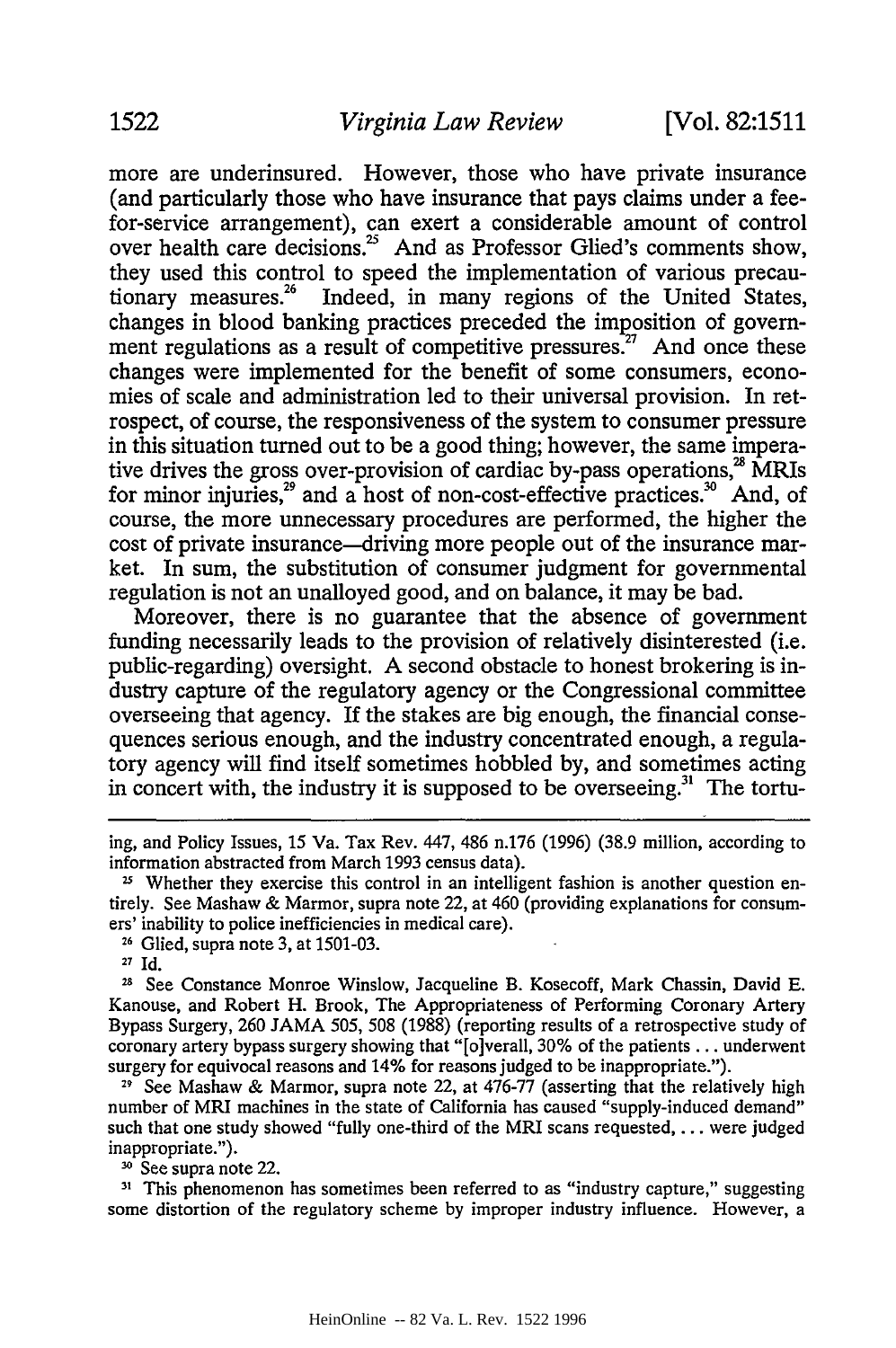# 1996] *Commentary* 1523

delays that may be foisted upon even a relatively disinterested agency by what turned out in the end to be an unwise interest group.<sup>32</sup> And even if an agency is able to resist direct pressure from an interest group, it is often incapable of fending off congressional actions taken at the behest of an organized industry. $3<sup>3</sup>$  At the very least, such pressure delays agency actions, as the agency is forced exhaustively to document each factual conclusion as well as each judgment, and frequently to defend each in lengthy court proceedings. While the result may (or may not) be more accurate or rational decision-making, the postponement of decisions exacts an offsetting cost, as Professors Trebilcock, Howse and Daniels so amply demonstrate. There is a point at which checks and balances whether institutionalized through intragovemmental controls or informally imposed by industry participation-can lead to paralysis rather than progress. Ironically, the rather anarchic and chaotic nature of funding for health care (and blood supplies in particular) in the United States may have prevented the formation of interest groups capable of exerting the pressure necessary to influence the regulatory process ad-

**11** See Motor Vehicle Mfrs. Ass'n v. State Farm Mut. Automobile Ins. Co., 463 U.S. 29, 34-40 (1983) (explaining the history of passive restraint regulation in the United States).

**31** For example, when industry failed to stop the Federal Trade Commission from initiating a rulemaking proceeding aimed at extending the application of the FTC's so-called "unfairness" doctrine to commercial advertising, it successfully lobbied Congress for a legislative moratorium on such rulemaking proceedings. The moratorium prevented the agency from implementing such a rule. See Glen **0.** Robinson, Commentary on "Administrative Arrangements and the Political Control of Agencies": Political Uses of Structure and Process, 75 Va. L. Rev. 483, 490 (1989). Similarly, when the Treasury Department decided in 1975 to promulgate regulations providing for the taxation of "certain fringe benefits about which it had previously made no clear policy choice," lobbyists convinced Congress to impose a legislative moratorium on the issuance of fringe benefit regulations. Congress did not remove the moratorium until it enacted comprehensive fringe benefit legislation in 1984. Karla W. Simon, Fringe Benefits and Tax Reform: Historical Blunders and a Proposal for Structural Change, 36 U. Fla. L. Rev. 871, 879 n.14 (1984). See also Samuel P. Hays, The Future of Environmental Regulation, 15 J.L. & Com. 549, 567-68 (1996) ("Within that federal context a pattern has emerged: the Congress authorizes administrative agencies to act; objection to agency decisions arise and the issue is taken to the courts; objection arises to the court decisions and then one goes either to the executive branch to get an executive fix or back to the legislature for a legislative fix.").

more complete perspective would have to account for the fact that many agencies were established precisely to give a voice to specific industries or economic interests, in a form of "clientele government" that equally results in industry capture, but with a different starting point. See Glen **0.** Robinson, American Bureaucracy: Public Choice and Public Law 13-14 (1991) (describing the elevation of the Department of Agriculture to a Cabinetlevel agency as "the model for 'representative' bureaucracy designed to serve the distinctive interests of particular interest groups.").